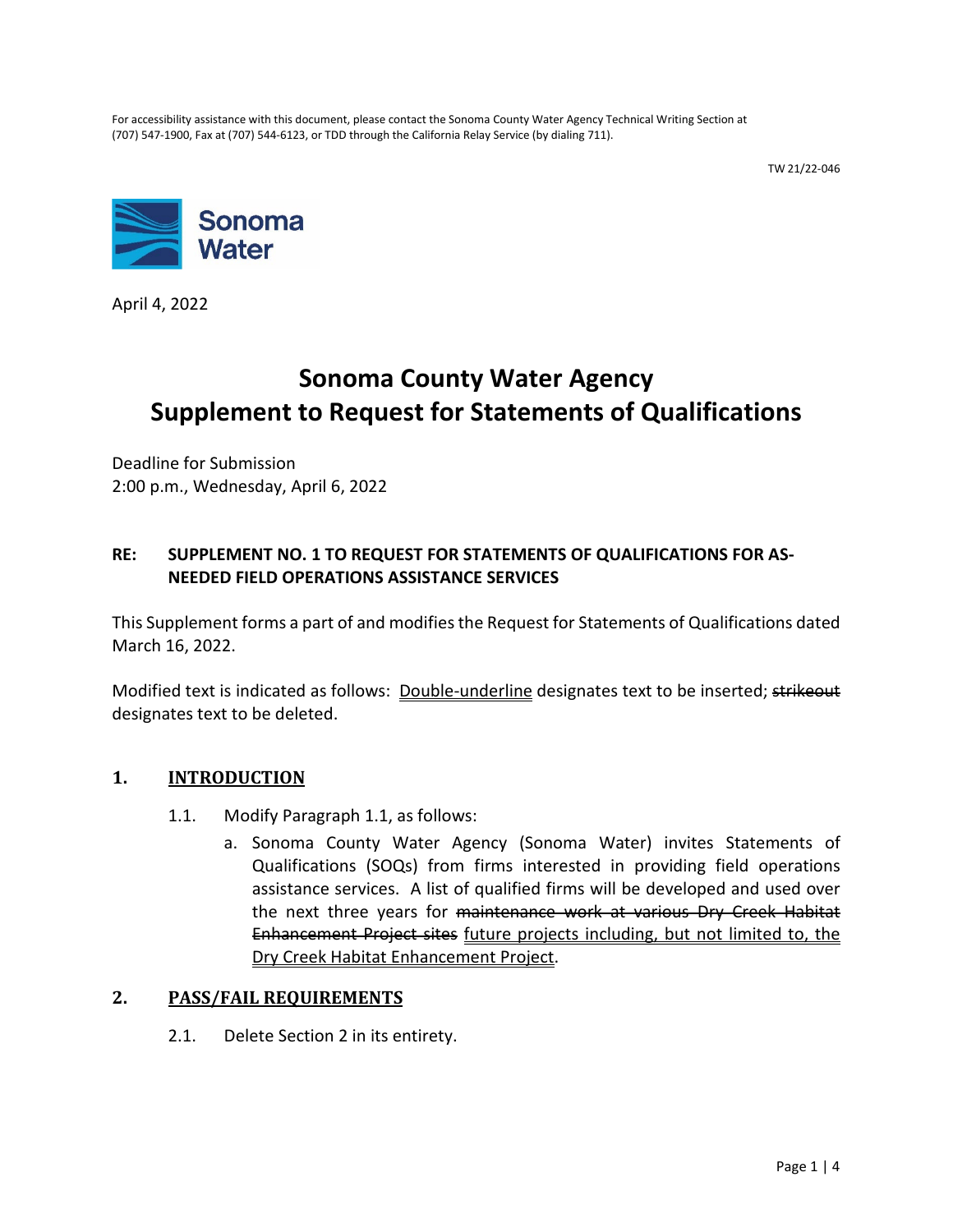## **3. BACKGROUND**

## 3.1. Modify Paragraph 3.3, as follows:

- a. Sonoma Water and the U.S Army Corps of Engineers have been constructing the Project elements throughout Dry Creek every year (except 2015) between 2012 and 2021. These existing habitat features are subject to high-flow events and other processes, such as the growth of invasive plant species. Ongoing and routine maintenance activities, such as sediment removal, erosion repair, planting of natives, removal of non-natives is required to maintain the intended habitat function of the Project elements. Sonoma Water requires assistance for maintenance services supporting the existing Dry Creek Habitat Enhancement Project sites, which currently cover approximately 3.5 miles along the Dry Creek Corridor, and which help support habitat for endangered salmonid species in Dry Creek. These services depend on each season's highflow events and may include, but are not limited to:
	- i. Vegetation trimming
	- ii. Tree-limbing
	- iii. Debris removal
	- iv. Sediment removal
	- v. Erosion Control/Bank Stabilization:
		- a) Construct willow walls, bank repairs willow brush mattresses, erosion-control fabric, hydroseed, and biologs
		- b) Native plant installation, including weed tarp and browser covers
		- c) Invasive plant and tree removal
		- d) Hauling, chipping, and disposal of vegetation on Sonoma Waterdesignated sites
		- e) Herbicide application
		- f) Providing tools and other supplies necessary to perform the work, including, but not limited to, any equipment necessary to isolate the work area from any active creek flow.

#### <span id="page-1-0"></span>**4. MINIMUM QUALIFICATIONS**

4.1. Delete Section 4 in its entirety.

#### **5. PREVAILING WAGES**

5.1. No changes.

#### **6. LOCAL SERVICE PROVIDER PREFERENCE**

6.1. No changes.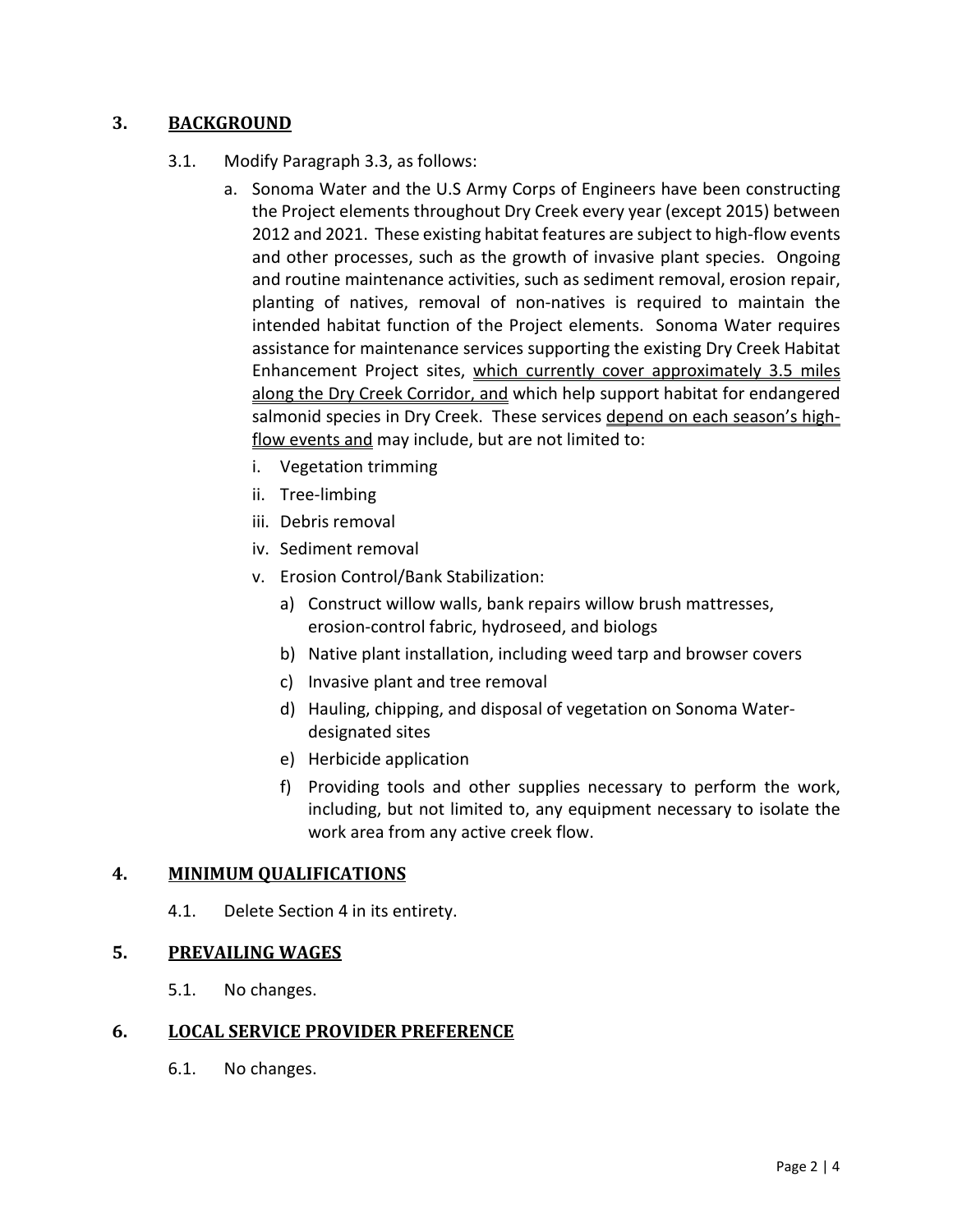## **7. LIVING WAGE**

- 7.1. Modify Paragraph 7.2, as follows:
	- a. The Living Wage Ordinance can be found at [Living-Wage-Ordinance.](http://sonomacounty.ca.gov/CAO/Living-Wage-Ordinance/)

## **8. SUBMITTAL OF SOQS**

- 8.1. Modify Paragraph 8.2.a-i, as follows:
	- a. A table of contents and page numbers.
	- b. Legal name of company, how organized (non-profit, LLC, etc.), and where company is incorporated. Not required for individuals.
	- c. Evidence of minimum qualifications (see Section [4](#page-1-0) above).
	- d. Evidence of registration with the Department of Industrial Relations, if applicable (see Section 5 above).
	- e. A statement of similar work previously performed, including at least three references with name of organization, contact person, and telephone number. Include a description of experience working in aquatic areas and isolating work areas from active creek flows.
	- f. A statement of qualifications and a list of leadership team personnel to be assigned to the work, including a resume for each, listing education, experience, and expertise in this kind of work.
	- g. A rate schedule that lists hourly rates of personnel to be assigned to the work and expense costs.
	- h. Any proposed exceptions to the indemnification, insurance, or other standard terms of the sample agreement. Please make comments as specific as possible; reference to exceptions or negotiated terms included in prior agreements is not acceptable. Exceptions not explicitly stated in the SOQ will not be considered during negotiations. Please note that proposing significant changes to standard terms may result in a lower evaluation score. If standard terms are acceptable, include the statement "No exception to standard terms."
	- i. Completed Declaration of Local Business for Services, if applicable.
- 8.2. Modify Paragraph 8.2.f, as follows:
	- a. A statement of qualifications and a list of leadership team personnel to be assigned to the work, including a resume for each, listing education, experience, and expertise in this kind of work.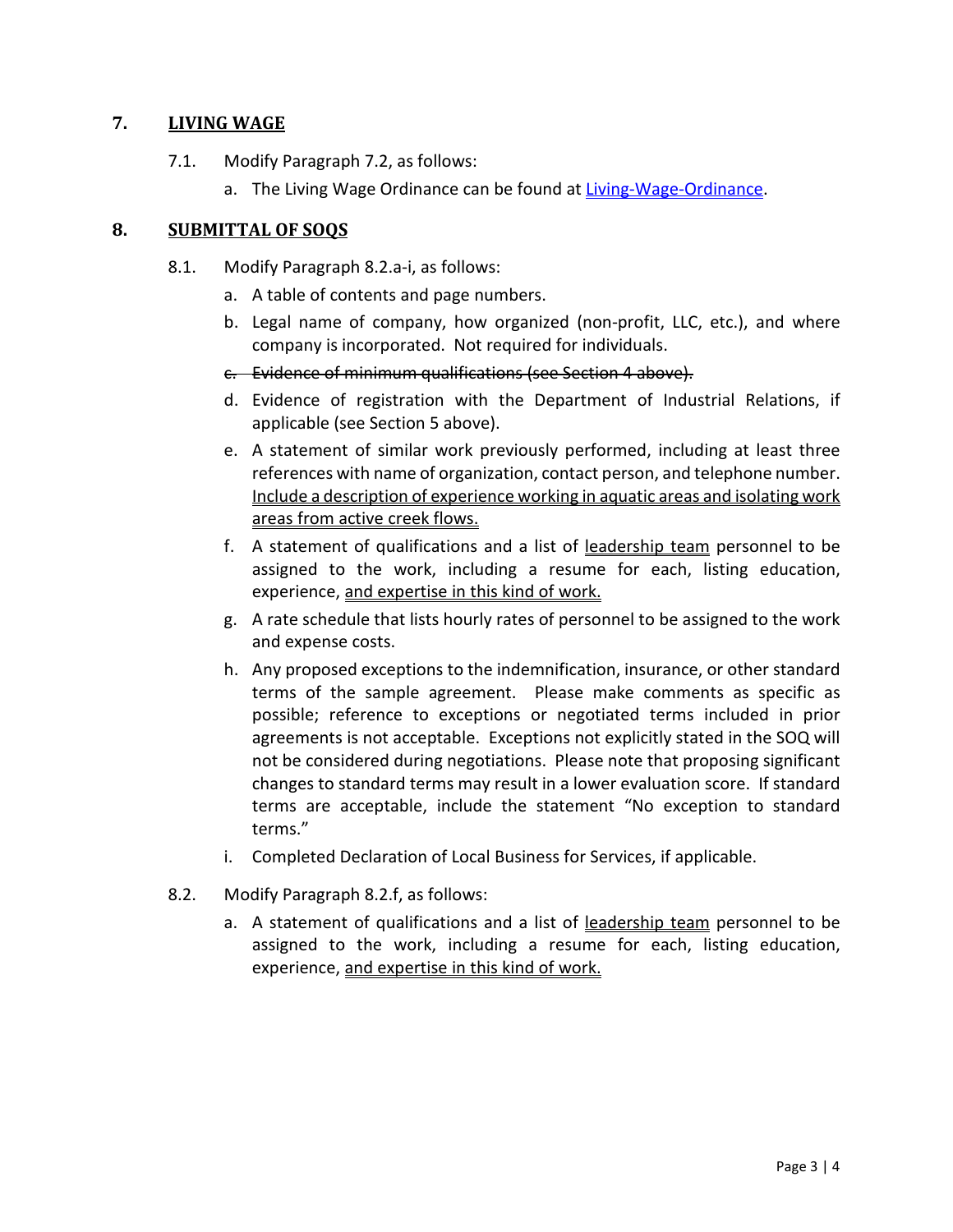- 8.3. Modify Paragraph 8.4, as follows, to update link:
	- a. In addition, submit SOQs to the County of Sonoma Purchasing Department via the Supplier Portal by the deadline for submission and in accordance with Attachment 3 (Supplier Portal Registration Guide). Sonoma County Supplier Portal Frequently Asked Questions can be found at [FAQsFAQs.](https://sonomacounty.ca.gov/General-Services/Purchasing/Doing-Business-with-the-County/Frequently-Asked-Questions/)

#### **9. EVALUATION**

9.1. No changes.

## **10. CONTACTS**

10.1. No changes.

#### **11. QUESTION(S)/ANSWER(S)**

Sonoma Water responses to questions are for the purposes of interpretation and clarification of the Request for Statements of Qualifications and shall not be construed as changing, superseding, or contradicting any express term in the Request for Statements of Qualifications. Questions received are listed below.

- 1. Question: Approximately how many acres of land would be treated each year? Answer: Answered in this Supplement, above.
- 2. Question: Do responses need to include resumes for any staff member potentially assigned to the project, or only those resumes for the leadership team?

Answer: Answered in this Supplement, above.

Sincerely,

David Manning Environmental Resources Manager

Encs.

c: David Cuneo Jessica Cyphers

rw S:\Clerical\Pinks\04-04-22\RFQ Supplement 2122-046.docx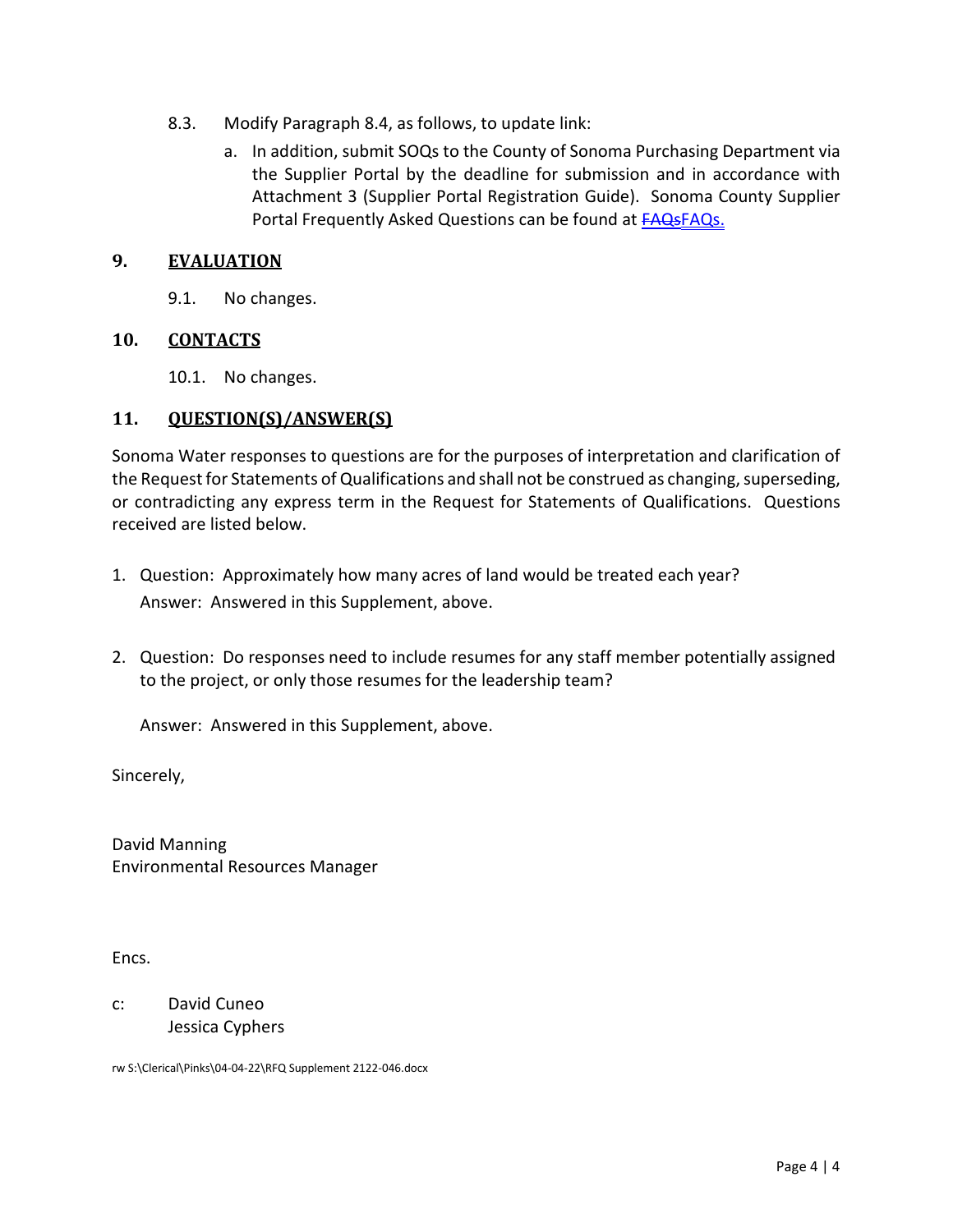# Attachment 1

# **PREVAILING WAGE REQUIREMENTS**

No changes.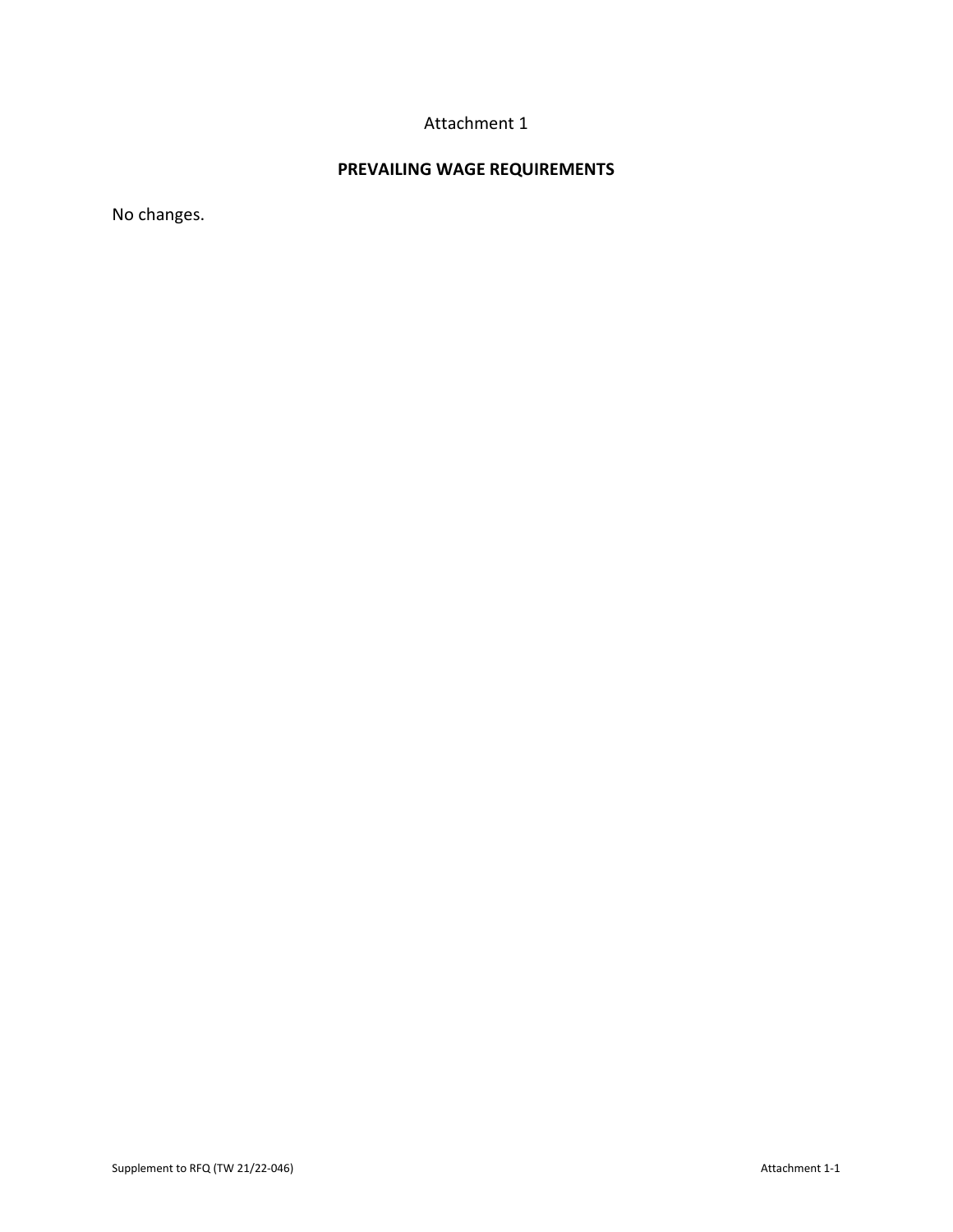# Attachment 2

## **DECLARATION OF LOCAL BUSINESS FOR SERVICES**

No changes.